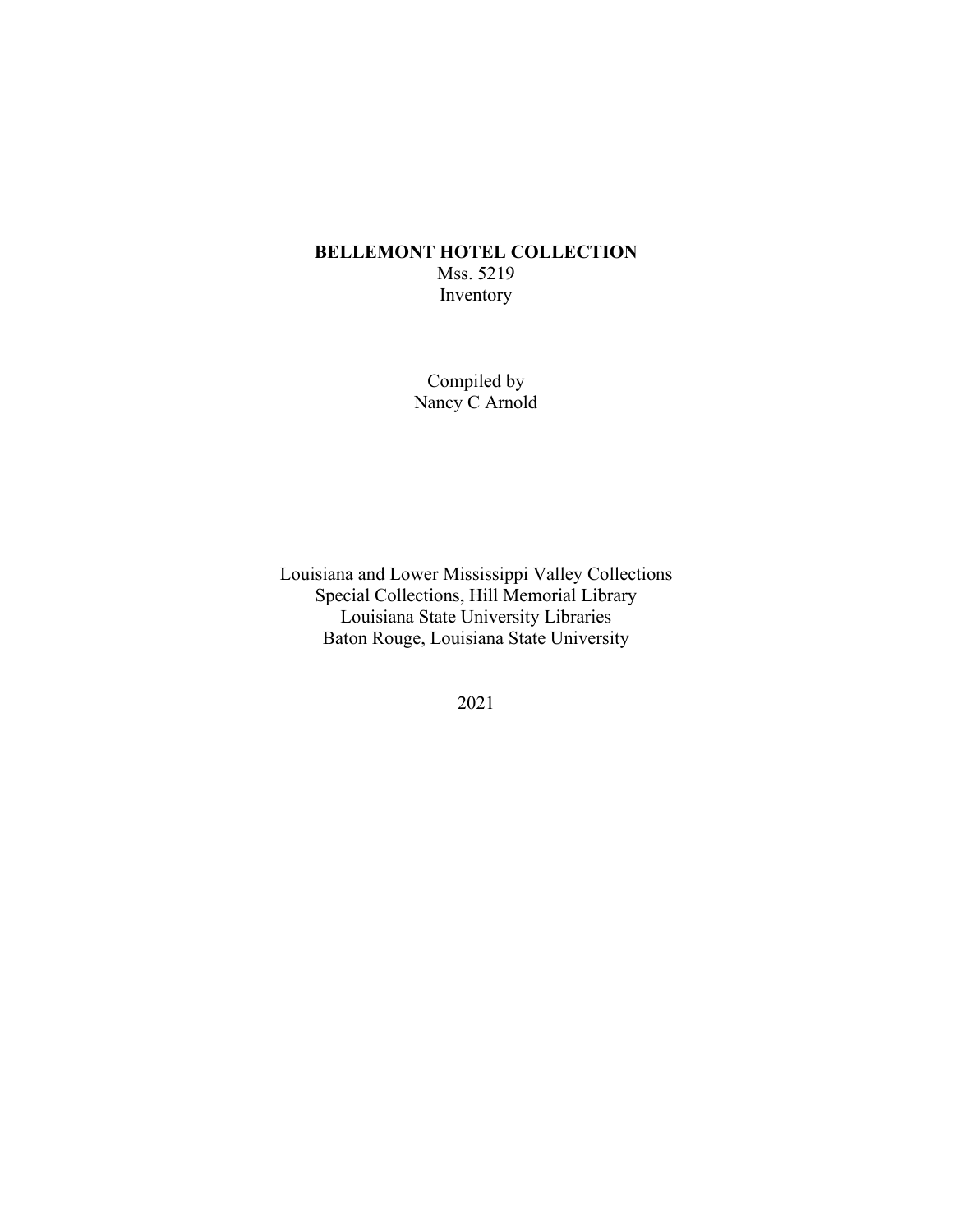## **CONTENTS OF INVENTORY**

**Use of manuscript materials.** If you wish to examine items in the manuscript group, please place a request via the Special Collections Request System. Consult the Container List for location information.

**Photocopying.** Should you wish to request photocopies, please consult a staff member. Do not remove items to be photocopied. The existing order and arrangement of unbound materials must be maintained. Reproductions must be made from surrogates (microfilm, digital scan, photocopy of original held by LSU Libraries), when available.

**Publication.** Readers assume full responsibility for compliance with laws regarding copyright, literary property rights, and libel.

Proper acknowledgement of LLMVC materials must be made in any resulting writing or publications. The correct form of citation for this manuscript group is given on the summary page. Copies of scholarly publications based on research in the Louisiana and Lower Mississippi Valley Collections are welcomed.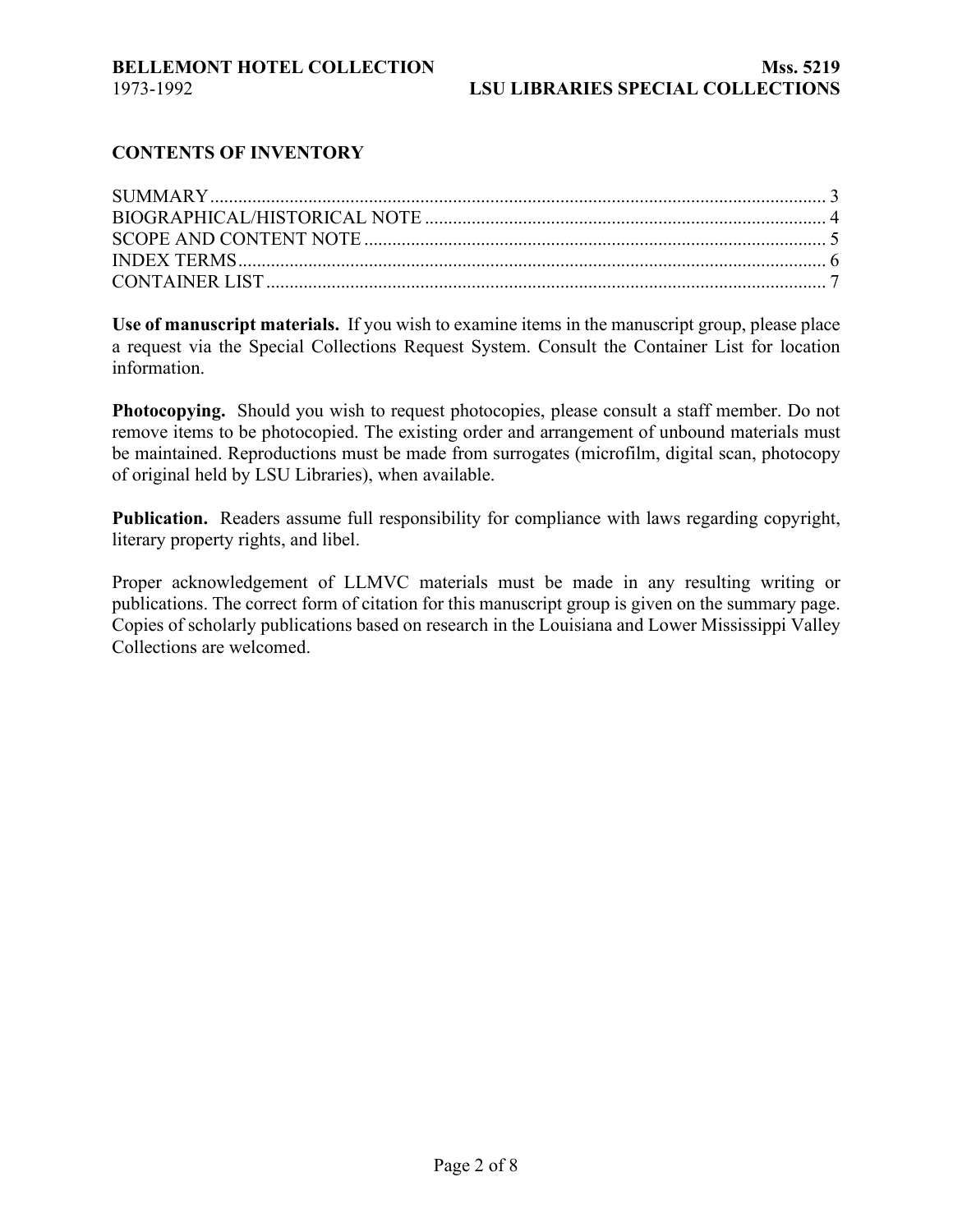# <span id="page-2-0"></span>**SUMMARY**

| <b>Size</b>                 | 1.5 linear feet                                                                                                                                                                                                                                                                                                                                                                                                                                                                                    |
|-----------------------------|----------------------------------------------------------------------------------------------------------------------------------------------------------------------------------------------------------------------------------------------------------------------------------------------------------------------------------------------------------------------------------------------------------------------------------------------------------------------------------------------------|
| <b>Geographic Locations</b> | Baton Rouge, Louisiana                                                                                                                                                                                                                                                                                                                                                                                                                                                                             |
| <b>Inclusive Dates</b>      | 1973-1992                                                                                                                                                                                                                                                                                                                                                                                                                                                                                          |
| <b>Bulk Dates</b>           | 1980-1992                                                                                                                                                                                                                                                                                                                                                                                                                                                                                          |
| Languages                   | English                                                                                                                                                                                                                                                                                                                                                                                                                                                                                            |
| <b>Summary</b>              | The Bellemont Motor Hotel was a plantation-style hotel and<br>convention center on Airline Highway in Baton Rouge, LA. The<br>hotel was built in 1946 by developer A. C. Lewis and his partner,<br>Jamar Adcock. The collection consists of hotel office files with<br>information on advertising, rates and listings, guest services, staff<br>and employees, invoices and service agreements, hotel<br>inventories, promotional plans, and other documents relating to<br>the hotel's operation. |
| <b>Access Restrictions</b>  | None.                                                                                                                                                                                                                                                                                                                                                                                                                                                                                              |
| <b>Reproduction Note</b>    | May be reproduced.                                                                                                                                                                                                                                                                                                                                                                                                                                                                                 |
| Copyright                   | For those materials not in the public domain, copyright is<br>retained by the descendants of the creators in accordance with<br>U.S. Copyright law.                                                                                                                                                                                                                                                                                                                                                |
| <b>Related Collections</b>  | None.                                                                                                                                                                                                                                                                                                                                                                                                                                                                                              |
| <b>Citation</b>             | Bellemont Hotel Collection, Mss. 5219, Louisiana and Lower<br>Mississippi Valley Collections, LSU Libraries Special<br>Collections, Baton Rouge, La.                                                                                                                                                                                                                                                                                                                                               |
| <b>Stack Location(s)</b>    | UU:58-59, OS:B                                                                                                                                                                                                                                                                                                                                                                                                                                                                                     |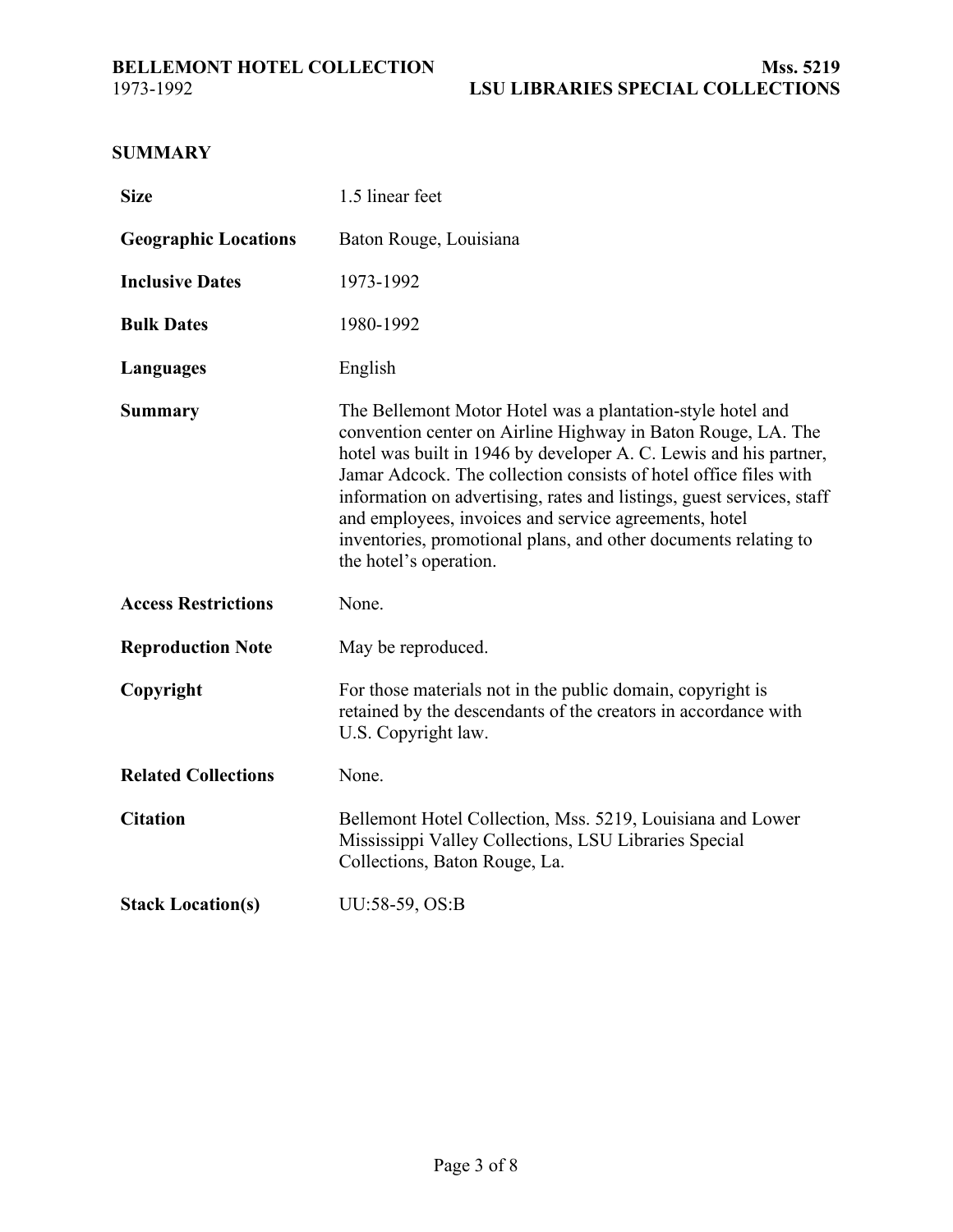#### <span id="page-3-0"></span>**BIOGRAPHICAL/HISTORICAL NOTE**

The Bellemont Motor Hotel was a plantation-style hotel and convention center on Airline Highway in Baton Rouge, LA. The hotel was built in 1946 by developer A. C. Lewis and his partner, Jamar Adcock. At the time the hotel was built, Airline Highway was a major traffic artery through Baton Rouge, and a place for social occasions as well as an elegant hotel for visitors. Casts and crews of films shot on location stayed at the Bellemont – some of which include Clark Gable, Cary Grant, Steve McQueen, Orson Welles, John Wayne, Paul Newman, Faye Dunaway, Jane Fonda, and Richard Pryor. Visiting football teams that came to play Louisiana State University stayed at the Bellemont and swam in the swimming pool.

The hotel had the city's first hotel swimming pool, a custom-built chandelier from Czechoslovakia, and intricate murals.

The demolition of the hotel was a significant loss to the Baton Rouge community. Though it was not considered old by building standards, many people in Baton Rouge grew up with the hotel and many attended functions there, such as high school proms and weddings. As cited in *Country Roads Magazine* (June 2012), an ad in the 1953 *Morning Advocate* included "150 luxurious rooms and 150 tile baths" and amenities included "telephones in every room, Simmons Beautyrest mattresses, refrigerated air conditioning and sterilized water glasses" at a cost of \$2.50 per night.

The Great Hall was the focal point of the hotel, a huge structure that was built in 1984.

The pride and joy of the hotel was the Pan American Suite, renting for \$150 a night which overlooked a huge mural with colorful tiles. According to Howard McBride, general manager of the hotel from 1962-1978 (cited in *Country Roads Magazine*, June 2012), when Steve McQueen stayed there, he rode his motorcycle into the suite and dripped oil on the carpet.

In 2005, the hotel was used as headquarters for emergency personnel following Hurricane Katrina and later the parking lot was used for FEMA trailers. The last visitor of the hotel was in 2006. The convention center remained open for a few more years and afterward was home to squatters. Joseph Calloway purchased the hotel, the Great Hall, and the eighteen acres it stands on in 2009, but nothing was ever done to the property.

With the construction of Interstate 10 and the bridge across the Mississippi River in the 1960s, traffic was diverted from Airline Highway, which reduced the number of visitors and contributed to the decline of the Bellemont Hotel, and finally the demolition of the hotel in 2012.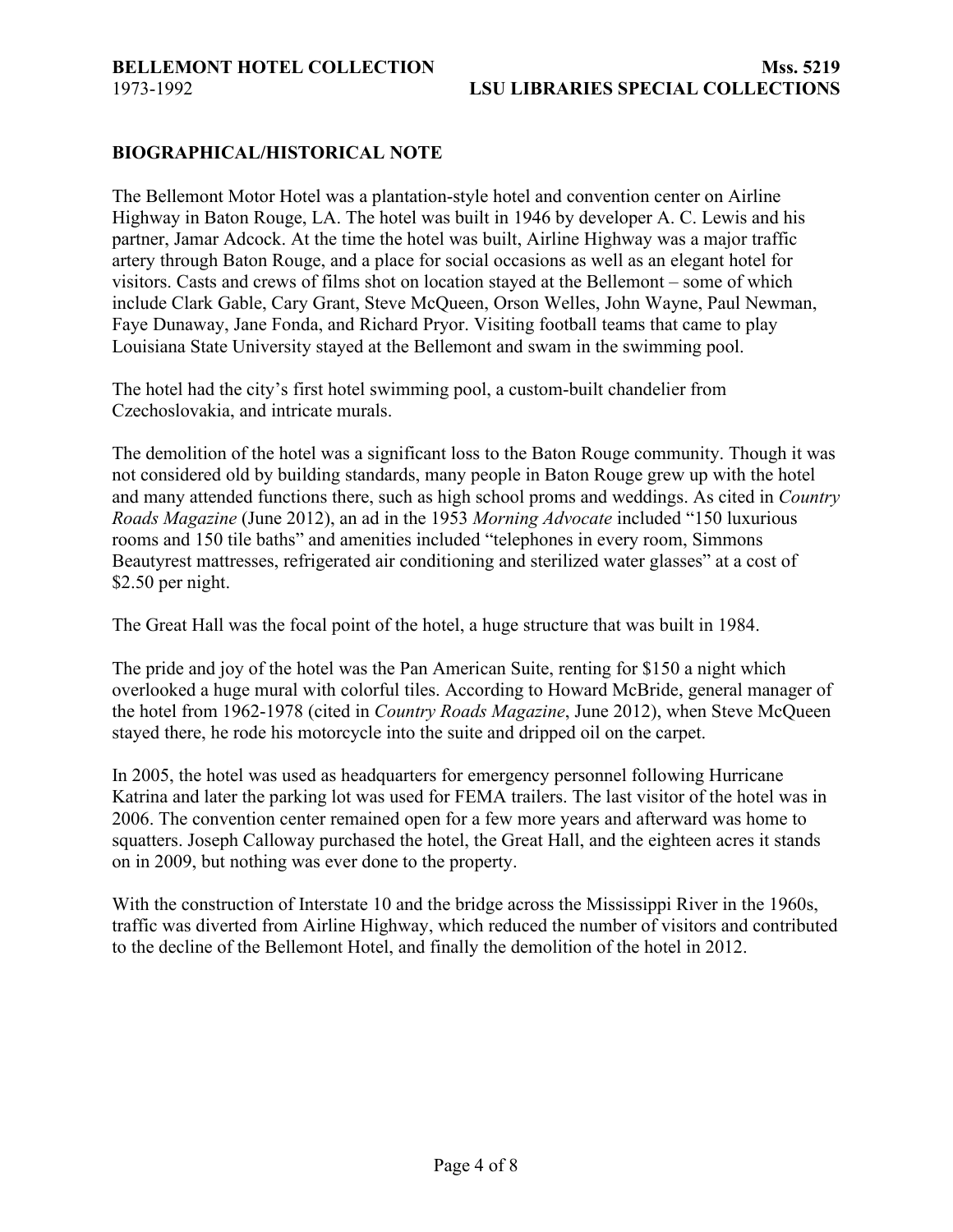## <span id="page-4-0"></span>**SCOPE AND CONTENT NOTE**

The material in the Bellemont Hotel Collection was collected from the Bellemont Hotel in Baton Rouge, Louisiana before its demolition in 2012. The files were kept in the order in which they were acquired, which is alphabetically. They contain information on advertising, rates and listings, guest services, staff and employees, invoices and service agreements, hotel inventories, promotional plans, and other typical office files.

Included among the office files is a file labeled "Band Information," which contains an audiocassette of the song, "Catfish Town" performed by a 15-piece band called Sentimental Journey (March 24, 1985).

There are no personnel files of employees, though there is some correspondence from guests relaying either good customer service or complaints. These letters list the names and addresses of the letter writers, but no other personal information.

There is some general information on the addition of The Great Hall, which occurred in 1984, including some architectural drawings (OS:B). There is also a photograph of the Great Hall Rotunda from 1985 in box 2, folder 22.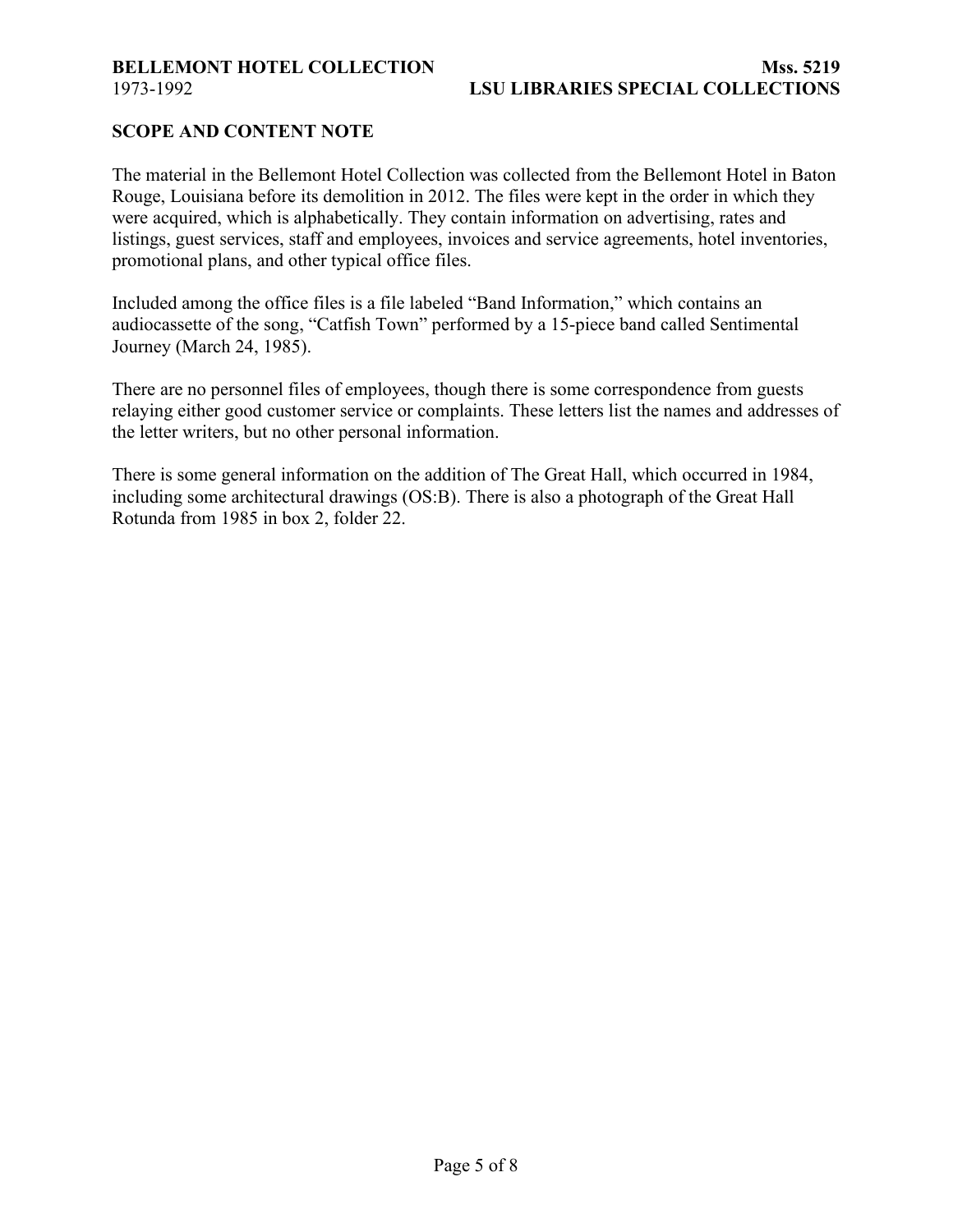#### <span id="page-5-0"></span>**INDEX TERMS**

**Materials relating to these people, places, and things can be found throughout the entire collection.**

**Architectural drawings (visual works) Audiocassettes.** Baton Rouge (La.)--Social life and customs--20<sup>th</sup> century. **Bellemont Hotel (Baton Rouge, La.) Financial records. Hotels--Louisiana--Baton Rouge. Letters (correspondence) Photographic prints.**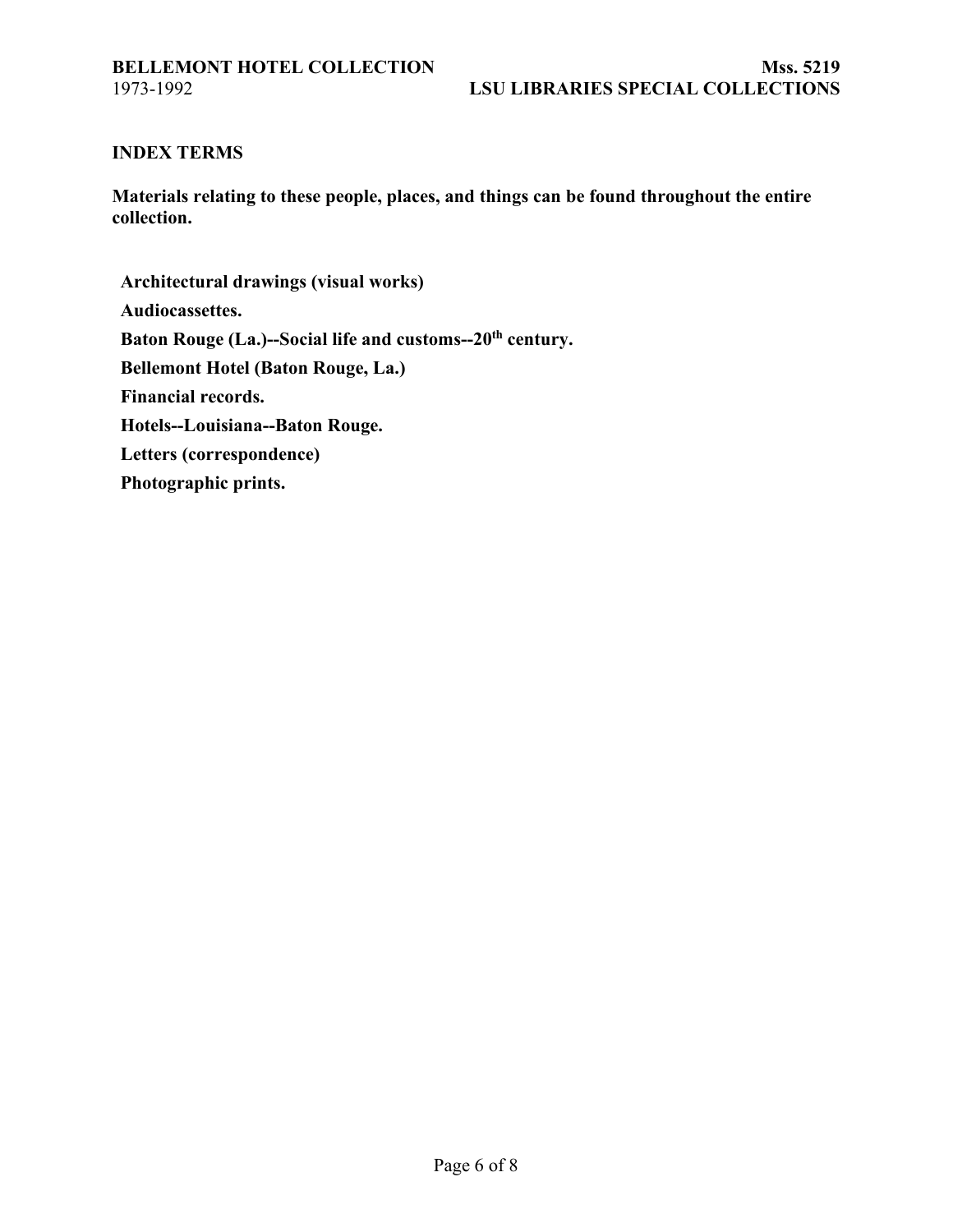<span id="page-6-0"></span>

# **CONTAINER LIST**

| <b>Stack</b>    |       |                |                                                                       |
|-----------------|-------|----------------|-----------------------------------------------------------------------|
| <b>Location</b> | $Box$ | <b>Folder</b>  | <b>Contents (with dates)</b>                                          |
| <b>UU:58</b>    |       | $\mathbf{1}$   | Advertising: Channel 2, Channel 9, and Channel 33 TV Spots (1985)     |
|                 |       | $\overline{c}$ | Advertising: Fairwood Country Club Men's Golf Association (July 1987) |
|                 |       | 3              | Advertising: Miscellaneous (1982-1991, undated)                       |
|                 |       | $4 - 5$        | Advertising: Travel Guides (1983-1990)                                |
|                 |       | 6              | Amenities Brochure (undated)                                          |
|                 |       | $7-9$          | AAA [American Automobile Association] (1984-July 1990)                |
|                 |       | 10             | American of Martinsville (September 1983-October 1985)                |
|                 |       | 11             | American Red Cross (July 1989)                                        |
|                 |       | 12             | AT&T Long Distance (1985-1990)                                        |
|                 |       | 13             | Audio: Invoices (October 1983-July 1984)                              |
|                 |       | 14             | Audio: Proposals and Contracts (March 1982-November 1985)             |
|                 |       | 15             | A.E.I. [Audio Environments Incorporated] (1984-1986)                  |
|                 |       | 16             | Audio Visual Systems (January 1986)                                   |
|                 |       | 17             | Band Information (1985)                                               |
|                 |       | 18             | Barter Exchange (August 1985-November 1986)                           |
|                 |       | 19             | Baton Rouge High 30-year Class Reunion (August 1987)                  |
|                 |       | 20             | Baton Rouge Information (1979-1985)                                   |
|                 |       | 21             | Baton Rouge Magazine (1986)                                           |
|                 |       | 22             | Baton Rouge Symphony (1984-1986)                                      |
|                 |       | 23             | Beepers: Information (General) (1985-1986)                            |
|                 |       | $24 - 25$      | Bellemont Hotel Inventory and Replacement Cost Report (undated)       |
|                 |       | 26             | Bellemont Leases - Edgar (November 1985-November 1988)                |
|                 |       | 27             | Bellemont Marketing Plan for 1985 (1985)                              |
|                 |       | 28             | Bellemont Office Park (undated)                                       |
|                 |       | 29             | Bellemont Package for 1984 (AAA and Mobil) (May 1984)                 |
|                 |       | 30             | Benefits: Employee (1984-1987)                                        |
|                 |       | 31             | Bookings Guidelines and Policies (April 1983)                         |
|                 |       | 32             | CableVision (December 1985)                                           |
|                 |       | 33             | Capitol Pipe and Supply (June 16, 1983)                               |
|                 |       | 34             | Chamber of Commerce (July 1985-October 1987)                          |
|                 |       | 35             | Chamber of Commerce: Political Action (January 1988)                  |
|                 |       | 36             | Closed Circuit TV Systems (January 1985)                              |
|                 |       | 37             | Complaints (October 1986-October 1988)                                |
|                 |       | 38             | Complimentary Rooms (November 1985-May 1987)                          |
|                 |       | 39             | Contracts: AAA Pagers (August 1978-August 1989)                       |
|                 |       | 40             | Contracts: Advertising (January 1982-September 1989)                  |
|                 |       | 41             | Contracts: Airwick (September 1983-January 1988)                      |
|                 |       | 42             | Contracts: AutoChlor System (March 1973-December 1987)                |
|                 |       | 43-44          | Correspondence (February 1984-March 1989)                             |
|                 |       | 45             | Culinary Arts Institute of Louisiana (February 1988)                  |
|                 |       | 46             | Dictaphone Contract (Cancellation) (March 1986)                       |